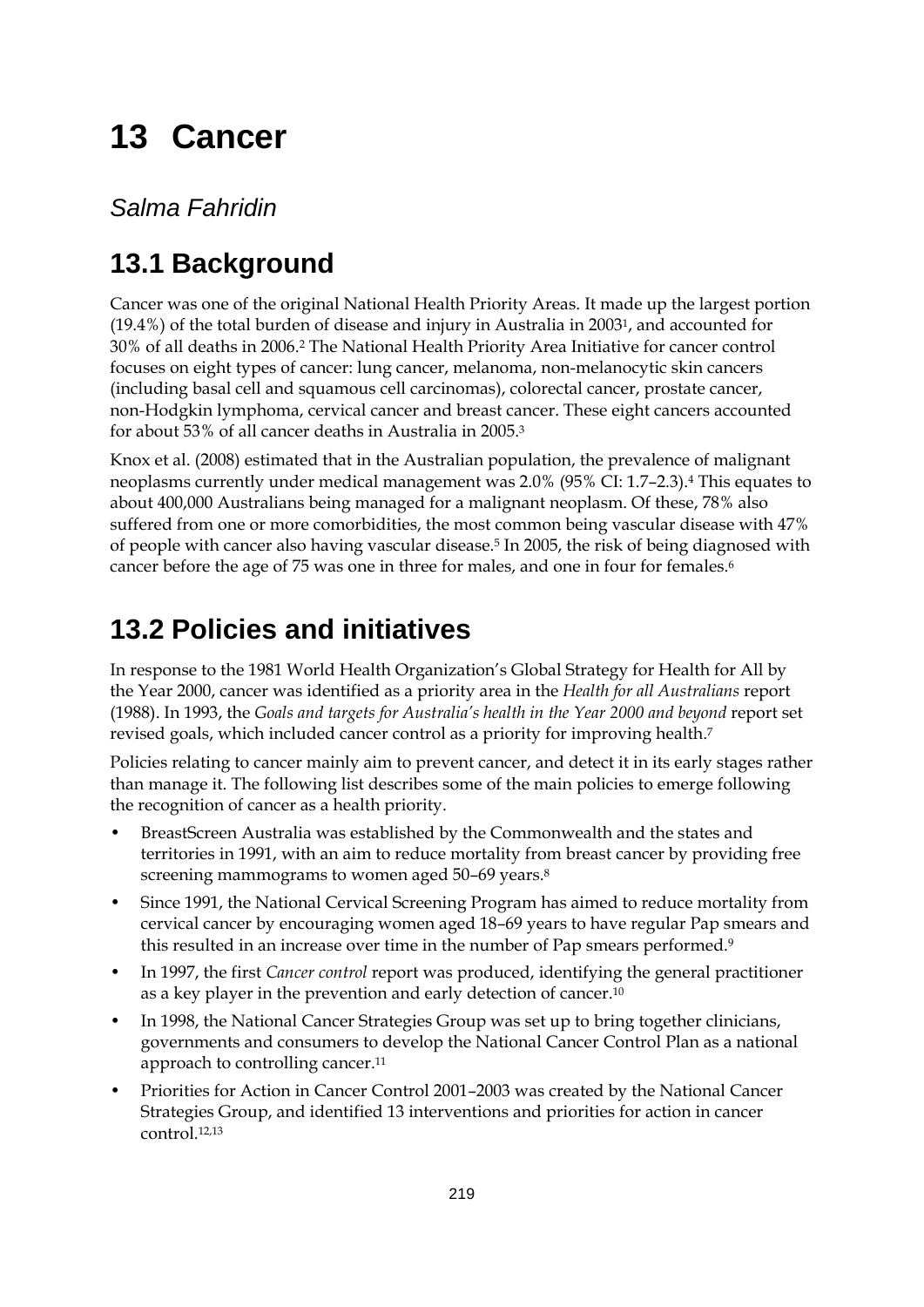- The Australian National Tobacco Strategy 2004–09, a continuation of the National Tobacco Strategy 1999 to 2003–04 aims to reduce the burden of disease that smoking causes, including cancer.14
- The National Skin Cancer Awareness Campaign (2006) aimed to educate young people about the risks of sun exposure.15
- Phase 1 of the National Bowel Cancer Screening Program was launched in August 2006, offering free testing to people turning 55 or 65 years between May 2006 and June 2008. Phase 2 offers free testing to people turning 50, 55 or 65 years between January 2008 and December 2010.16
- The Cancer Council Australia's National Cancer Prevention Policy 2007–09 provides a plan for cancer prevention and early detection, by focusing on lifestyle issues as risk factors for cancer. This policy followed four prior policies beginning in 1987.17
- From mid-2007 to June 2009, the Australian Government subsidised Human Papillomavirus vaccine for females aged 12–26 years as part of the National HPV Vaccination Program.18
- As a result of the 2020 Summit, the National Health Preventative Taskforce was created. It aims to reduce the burden of chronic disease-related to lifestyle factors, such as obesity, smoking, alcohol consumption and lack of physical activity.19

### **13.3 Management rates in general practice**

Management rates are presented per 10,000 encounters, as numbers are small. Skin neoplasms (including melanomas and other skin malignancies) are analysed separately from non-skin malignancies, as they contribute to a large proportion of the neoplasms managed in general practice. Some problem and concept labels include grouped ICPC-2 and ICPC-2 PLUS codes (see Chapter 2). A full list of code groups is provided in Appendix 3.

In 2007–08, all malignancies (including skin) were managed at a rate of 243.2 per 10,000 encounters. This was significantly higher than the 1998–99 rate of 194.6 per 10,000 encounters (Figure 13.1). When skin neoplasms were excluded, the management rate of other malignant neoplasms remained relatively stable over the 10 years recorded in BEACH, showing no significant change.

However, the management rate of skin malignancies significantly increased from 87.4 per 10,000 encounters in 1998–99, peaking in 2004–05 at 134.1 per 10,000 encounters, then decreasing (though the decrease was not significant) to 125.8 per 10,000 in 2007–08 (Figure 13.1). This pattern of change mirrors the requests for complete skin check-ups. In 1998–99, patients requested a skin check-up at a rate of 83.2 per 10,000 encounters (95% CI: 75.0–94.4). This rate reached its lowest point in 2001–02 (64.2 per 10,000 encounters, 95% CI: 55.5–72.9), then increased significantly between 2003 and 2005, before settling at 153.6 per 10,000 encounters (95% CI: 124.5–182.7) in 2007–08. As a result of the increased demand, complete skin check-ups were performed more frequently in 2007–08 at a rate of 517.3 per 10,000 encounters (95% CI: 386.6–648.1) than in 1998–99 (211.4 per 10,000 encounters; 95% CI: 174.6–248.2) (results not shown). This patient-driven increase is likely to be due to public education campaigns, but may also be associated with the growth of general practice skin clinics at about the same time.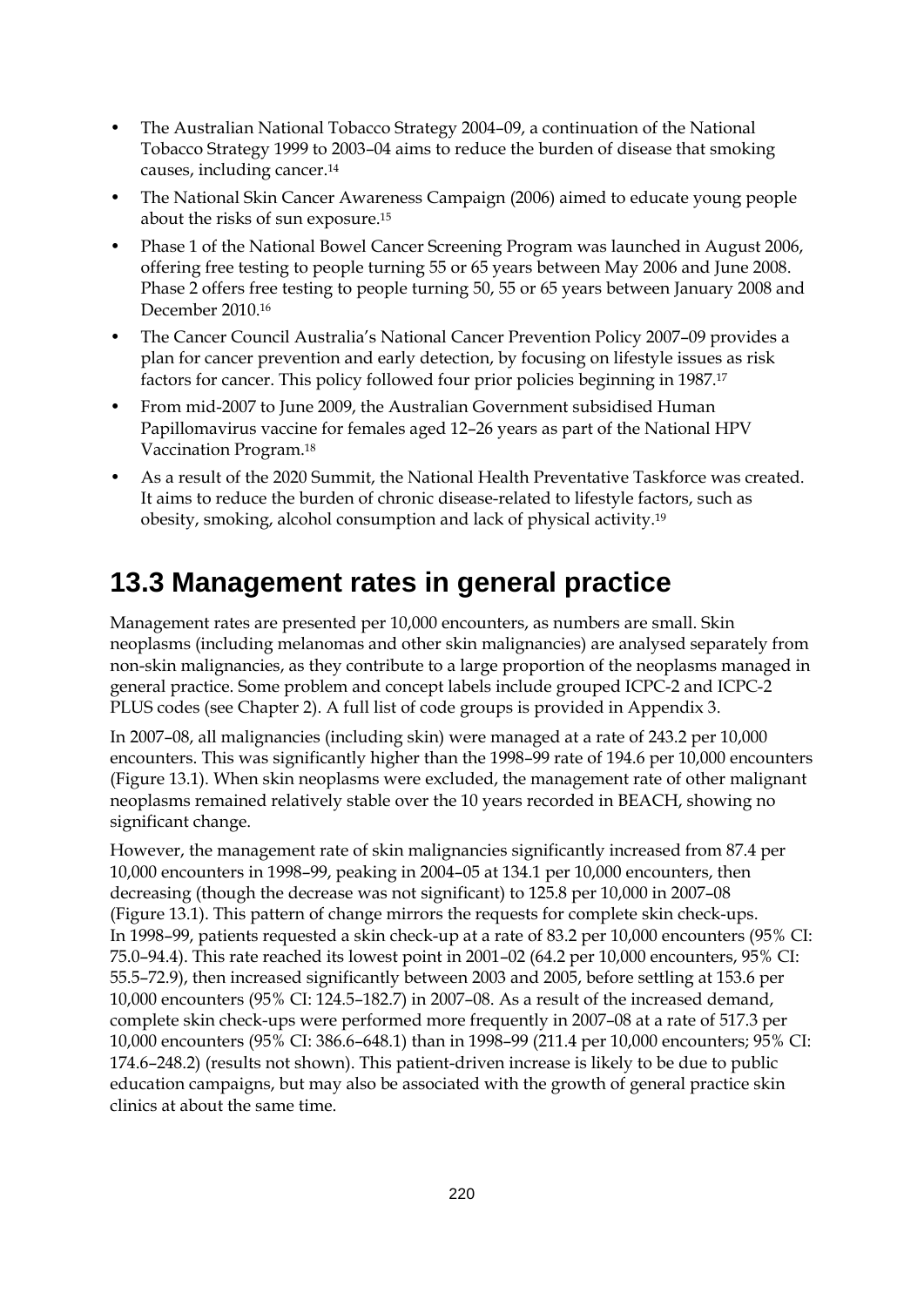

**1998–99 to 2007–08 (95% CI)**

The primary contributors to the increase in the management rate of all malignant neoplasms are shown in Table 13.1, which lists the malignant neoplasms managed most frequently in general practice. Management rates of prostate cancer, breast cancer and cervical cancer all increased significantly. Unspecified/multiple malignancies, which includes metastases and cancer of an unknown site also showed a significant increase.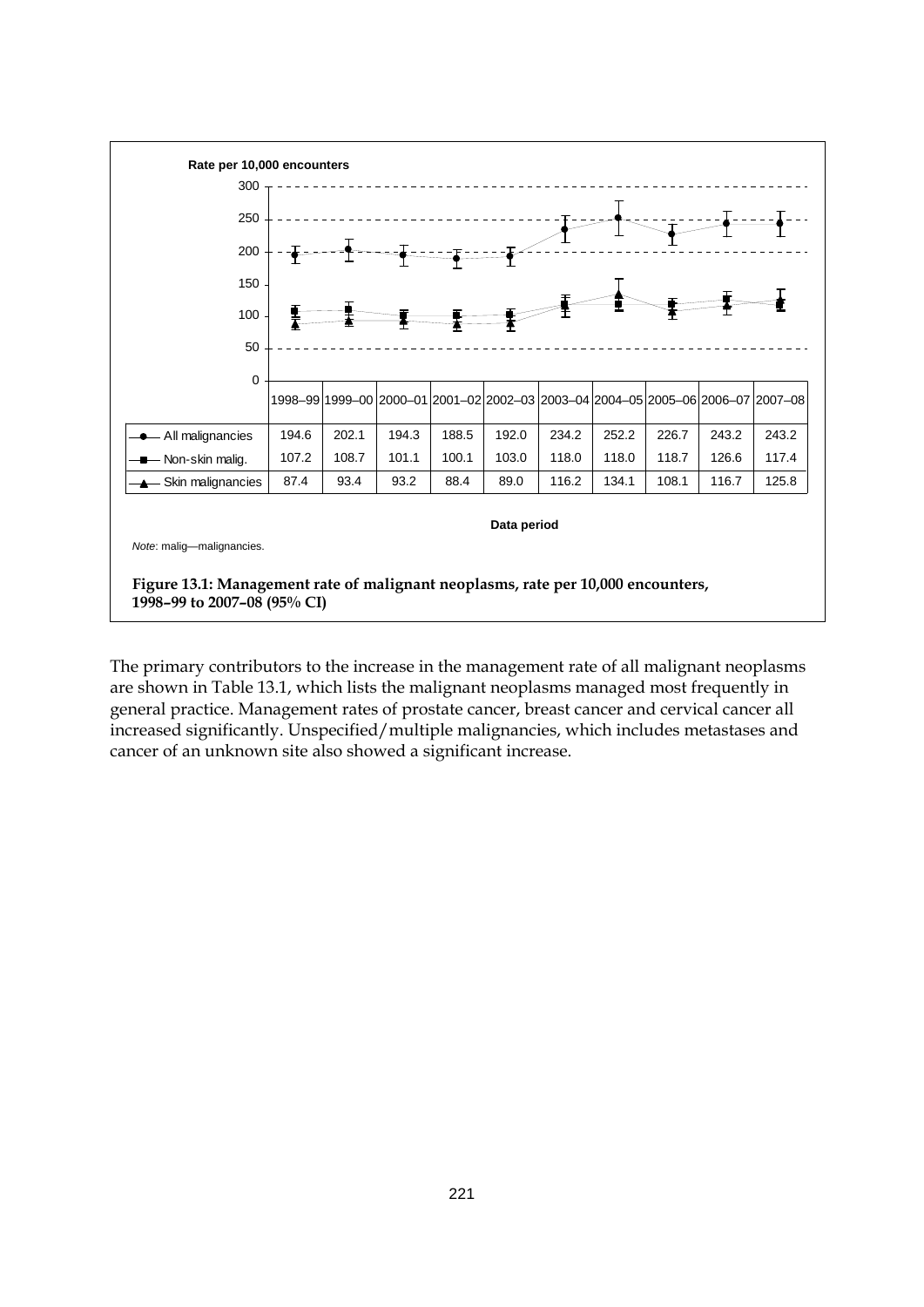|                                           | 1998-00 ( $n = 203,100$ )              | 2006-08 ( $n = 188,300$ )              | Change <sup>(a)</sup> |  |
|-------------------------------------------|----------------------------------------|----------------------------------------|-----------------------|--|
| <b>Malignant neoplasm</b>                 | Rate per 10,000<br>encounters (95% CI) | Rate per 10,000<br>encounters (95% CI) |                       |  |
| <b>Skin malignancies</b>                  | 90.5 (84.5-96.5)                       | 121.3 (110.1-132.5)                    | ₼                     |  |
| Melanoma                                  | $7.3(6.0 - 8.6)$                       | $9.9(8.2 - 11.6)$                      |                       |  |
| Other skin malignancies<br>(non-melanoma) | 82.5 (76.7-88.2)                       | 110.7 (100.1-121.4)                    | ↑                     |  |
| <b>Respiratory malignancies</b>           | $12.1(9.8-14.3)$                       | $9.9(8.2 - 11.7)$                      |                       |  |
| Lung/bronchus malignancy                  | $9.9(7.9 - 11.9)$                      | $8.6(7.0-10.1)$                        |                       |  |
| <b>Digestive malignancies</b>             | 20.6 (17.5-23.6)                       | 19.4 (17.2-21.6)                       |                       |  |
| Colon/rectum malignancy                   | $12.8(10.8 - 14.8)$                    | $12.3(10.5 - 14.0)$                    |                       |  |
| Male genital malignancies                 | 23.8 (21.0-26.5)                       | 29.6 (26.7-32.4)                       | ↑                     |  |
| Prostate cancer                           | 23.3 (20.6-26.0)                       | 28.9 (26.1-31.8)                       | Ϋ                     |  |
| Female genital malignancies               | 22.2 (19.8-24.5)                       | 28.7 (25.7-31.7)                       | ↑                     |  |
| Breast cancer                             | 17.6 (15.5-19.6)                       | 22.8 (20.3-25.4)                       | Ϋ                     |  |
| Cervical cancer                           | $1.0(0.6-1.4)$                         | $2.3(1.6-3.1)$                         | Ϋ                     |  |
| <b>Blood malignancies</b>                 | 14.6 (12.7-16.5)                       | 15.9 (13.9-17.9)                       |                       |  |
| Non-Hodgkin lymphoma                      | $2.0(1.4 - 2.7)$                       | $2.2(1.4-3.0)$                         |                       |  |
| Hodgkin lymphoma                          | $3.9(3.0-4.8)$                         | $4.3(3.3 - 5.2)$                       |                       |  |
| Myeloma                                   | $2.4(1.6-3.2)$                         | $2.3(1.6-3.0)$                         |                       |  |
| Leukaemia                                 | $5.5(4.3 - 6.6)$                       | $5.9(4.7 - 7.1)$                       |                       |  |
| <b>Urological malignancies</b>            | $5.2(4.0-6.3)$                         | $5.1(4.0-6.2)$                         |                       |  |
| <b>Bladder</b>                            | $2.9(2.0 - 3.7)$                       | $2.8(2.0-3.5)$                         |                       |  |
| Kidney                                    | $2.1(1.3-2.8)$                         | $2.3(1.5-3.0)$                         |                       |  |
| Unspecified/multiple malignancies         | $6.0(4.7 - 7.2)$                       | $9.7(8.1 - 11.3)$                      | ↑                     |  |
| Subtotal                                  | 194.8 (184.2-205.4)                    | 239.5 (225.7-253.3)                    | ₼                     |  |
| <b>Total malignant neoplasms</b>          | 198.5 (187.7-209.2)                    | 243.2 (229.3-257.2)                    | ↑                     |  |

| Table 13.1: Changes in management rates of malignant neoplasms, 1998-00 and 2006-08 |  |  |
|-------------------------------------------------------------------------------------|--|--|
|                                                                                     |  |  |

(a) The direction and type of change is indicated for each result:  $\bigwedge \bigvee$  indicates a statistically significant change; — indicates no change.

*Note:* CI—confidence interval.

#### **13.4 Management rates by patient sex**

The management rate of malignant neoplasms was significantly higher among men than among women in all years, and it increased significantly from 1998 to 2008 for both males and females. In 1998–99, GPs managed cancer in males at a rate of 255.3 (95% CI: 233.6–277.0) per 10,000 encounters, increasing to 322.2 (95% CI: 293.0–351.4) per 10,000 in 2007–08. A similar growth was seen in females, where cancer management rates rose from 152.5 (95% CI: 139.8–165.2) per 10,000 encounters in 1998–99 to 190.6 (95% CI: 172.1–209.2) per 10,000 in 2007–08 (results not tabled).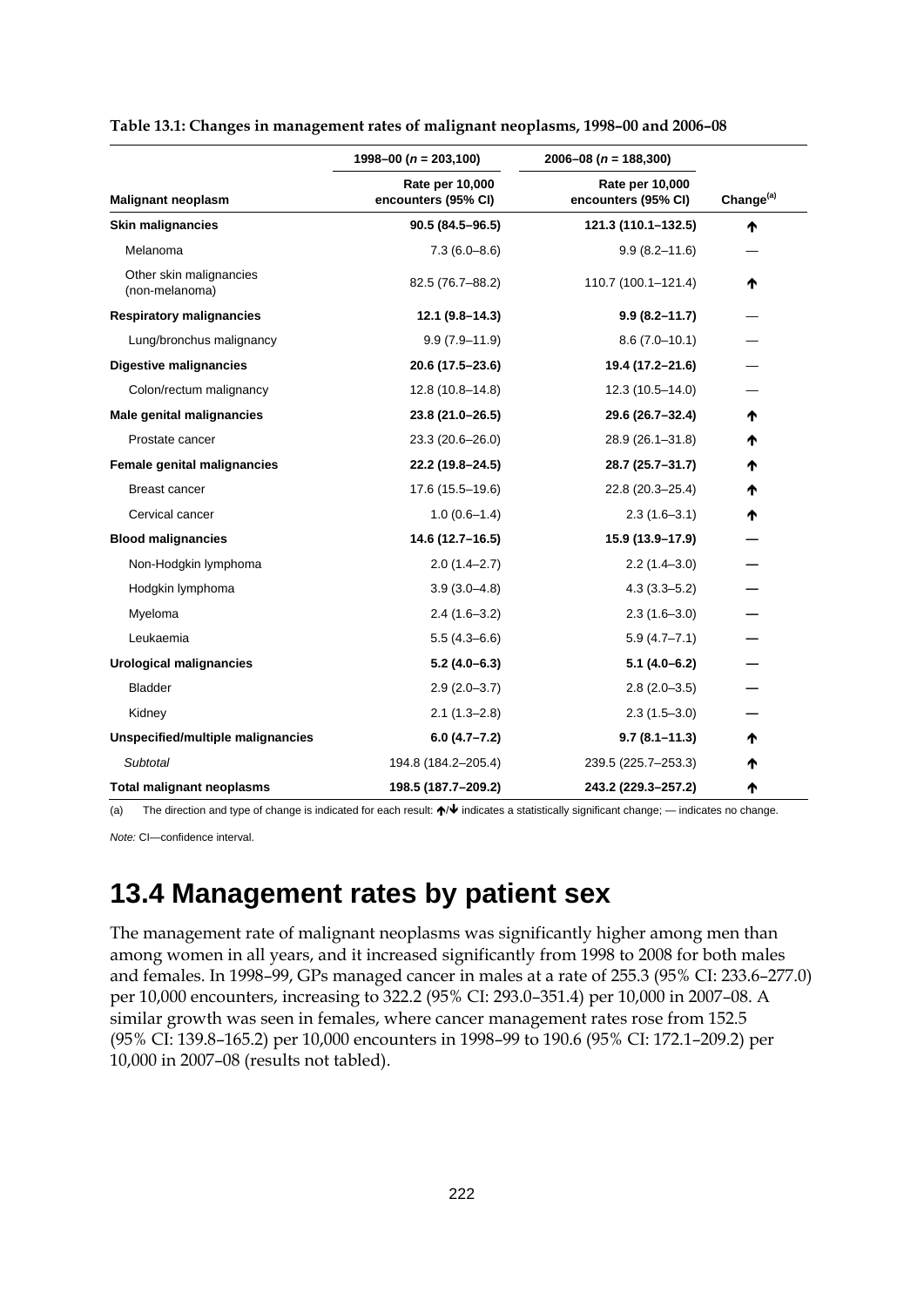### **13.5 Human Papillomavirus vaccine**

The Australian Government-funded subsidisation of the Human Papillomavirus (HPV) vaccine for females aged 12–26 years, encouraged a rapid uptake of the vaccine. The vaccine was available from November 2006; however the campaign and subsidisation began in mid-2007.20 Figure 13.2 shows the rate of HPV vaccines given to female patients aged 12–26 years by a GP before and after the subsidisation of the vaccine. The rate of vaccines has already begun to drop as the number of new entrants into this age group is small, and the campaign has probably encouraged patients to get their injections early. The rate is likely to settle once subsidisation for those who have not had their first dose ceases from July 2009.<sup>21</sup>



### **13.6 Referrals to medical specialists**

Although there were no significant changes in the total referral rates for both non-skin and skin malignancies, there were significant increases in referrals to oncologists and gynaecologists for non-skin malignancies and to clinics/centres for skin malignancies. Referrals to surgeons for skin malignancies significantly decreased, while referrals to dermatologists showed no significant change (Table 13.2).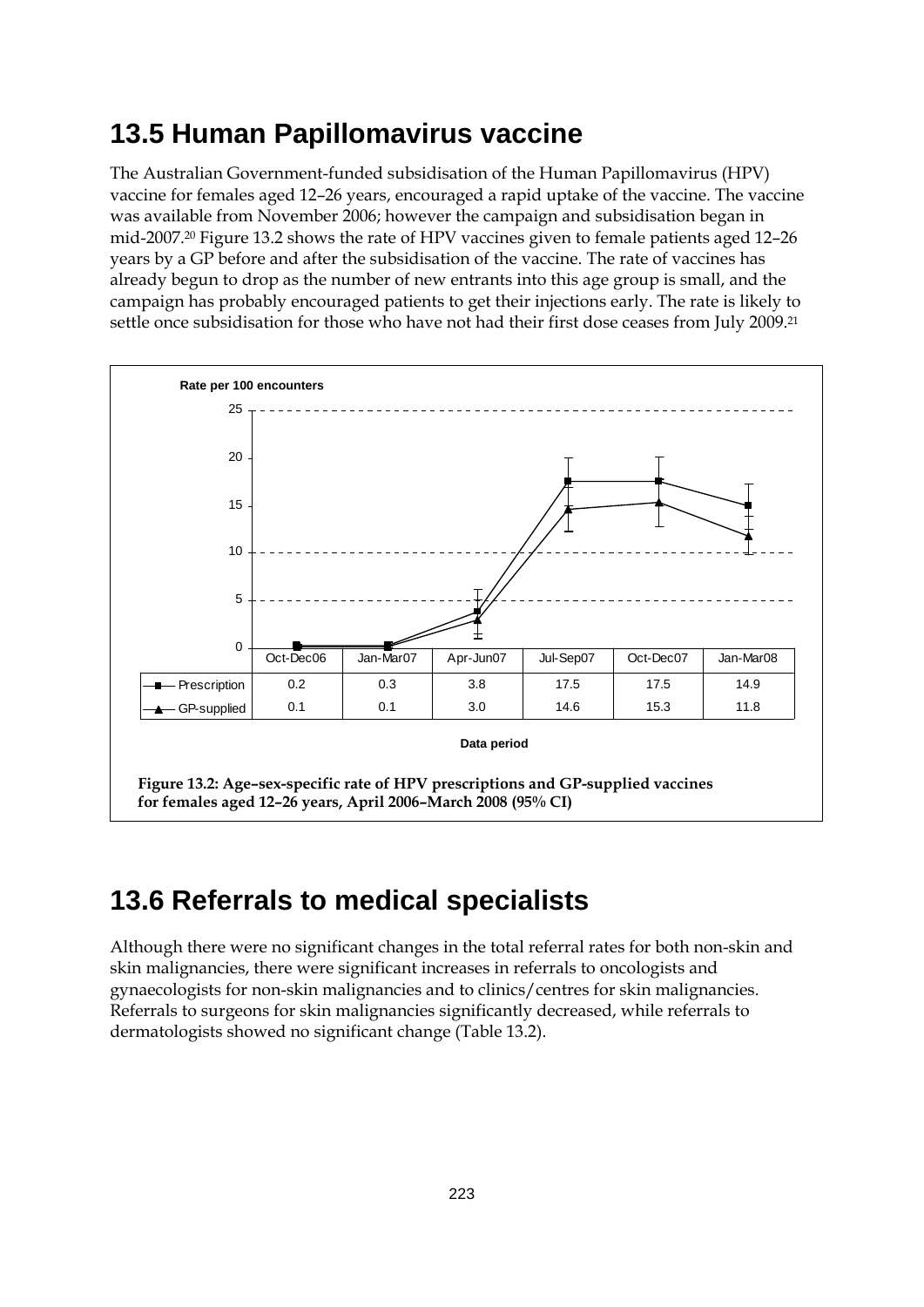|                                     | 1998-00<br>$(n = 203, 100)$            | 2006-08<br>$(n = 188, 300)$            |                       |  |
|-------------------------------------|----------------------------------------|----------------------------------------|-----------------------|--|
| <b>Medical specialist</b>           | Rate per 10,000<br>encounters (95% CI) | Rate per 10,000<br>encounters (95% CI) | Change <sup>(a)</sup> |  |
| Referrals for non-skin malignancies | 1,308.7 (1,152.0-1,465.0)              | 1,589.7 (1,418.0-1,761.0)              |                       |  |
| Oncologist                          | 218.9 (154.0-283.8)                    | 387.6 (306.2-469.0)                    | ↑                     |  |
| Specialist (unspecified)            | 150.5 (100.2-200.7)                    | 34.8 (10.7-59.0)                       | ↓                     |  |
| Gynaecologist                       | $36.5(11.2 - 61.7)$                    | 104.5 (63.2-145.9)                     | ↑                     |  |
| Referrals for skin malignancies     | 2,236 (2,015.0-2,457.0)                | 1,843.3 (1,629.0-2,058.0)              |                       |  |
| Surgeon                             | 598.5 (484.6-712.4)                    | 315.2 (238.4-392.0)                    | ↓                     |  |
| Dermatologist                       | 995.7 (839.2-1152.0)                   | 888.8 (738.1-1039.0)                   |                       |  |
| Clinic/centre                       | $5.4(0.0^{\dagger})$                   | $52.5(22.7 - 82.2)$                    | ↑                     |  |

|  |  | Table 13.2: Changes in rates of referral to specialists by malignancy, 1998-00 and 2006-08 |
|--|--|--------------------------------------------------------------------------------------------|
|  |  |                                                                                            |

(a) The direction and type of change is indicated for each result:  $\bigwedge^4$  indicates a statistically significant change, and — indicates no change.

*Note:* CI—confidence interval

Earlier investigations into the management of skin malignancies across Australian Standard Geographical Classification areas<sup>22</sup> found that GPs practising in Inner and Outer Regional areas managed skin malignancies almost twice as often as GPs in Major Cities, but were far less likely to refer their patients to a dermatologist or plastic surgeon. Inner/Outer Regional GPs were more likely to refer their patients to a surgeon.23 This difference is probably due to varying availability of dermatologists and plastic surgeons in rural areas.

#### **13.7 Procedural treatments**

Procedural treatments for malignant neoplasms increased over the 10 years of BEACH. In the management of non-skin malignancies, procedures significantly increased from 373.9 (95% CI: 283.6–464.2) per 10,000 problem contacts in 1998–00 to 797.3 (95% CI: 680.1–914.4) per 10,000 in 2006–08. A large increase was seen in local injection/infiltration (22.8 per 10,000 contacts, 95% CI: 2.8–42.8, in 1998–00 to 387.2, 95% CI: 306.6–467.9, in 2006–08), of which more than half were given in the management of prostate cancer.

Preventive check-ups for prostate and cervical cancer both increased significantly. Prostate examinations almost doubled from 4.7 (95% CI: 3.2–6.1) per 10,000 encounters in 2003–04 to 8.4 (95% CI: 6.5–10.4) per 10,000 encounters in 2007–08 (data not available pre-2003). Similarly, Pap smears have been previously reported as significantly increasing from 60 per 10,000 encounters in 1998–99 to 110 per 10,000 encounters in 2007–08.24

Procedures undertaken in the management of skin neoplasms increased from 4,575.6 (95% CI: 4,281.0–4,870.0) per 10,000 skin neoplasm problems in 1998–00 to 5,192.6 (95% CI: 4,821.0– 5,564.0) in 2006–08 (results not tabled). Excisions accounted for about 75% of these procedures.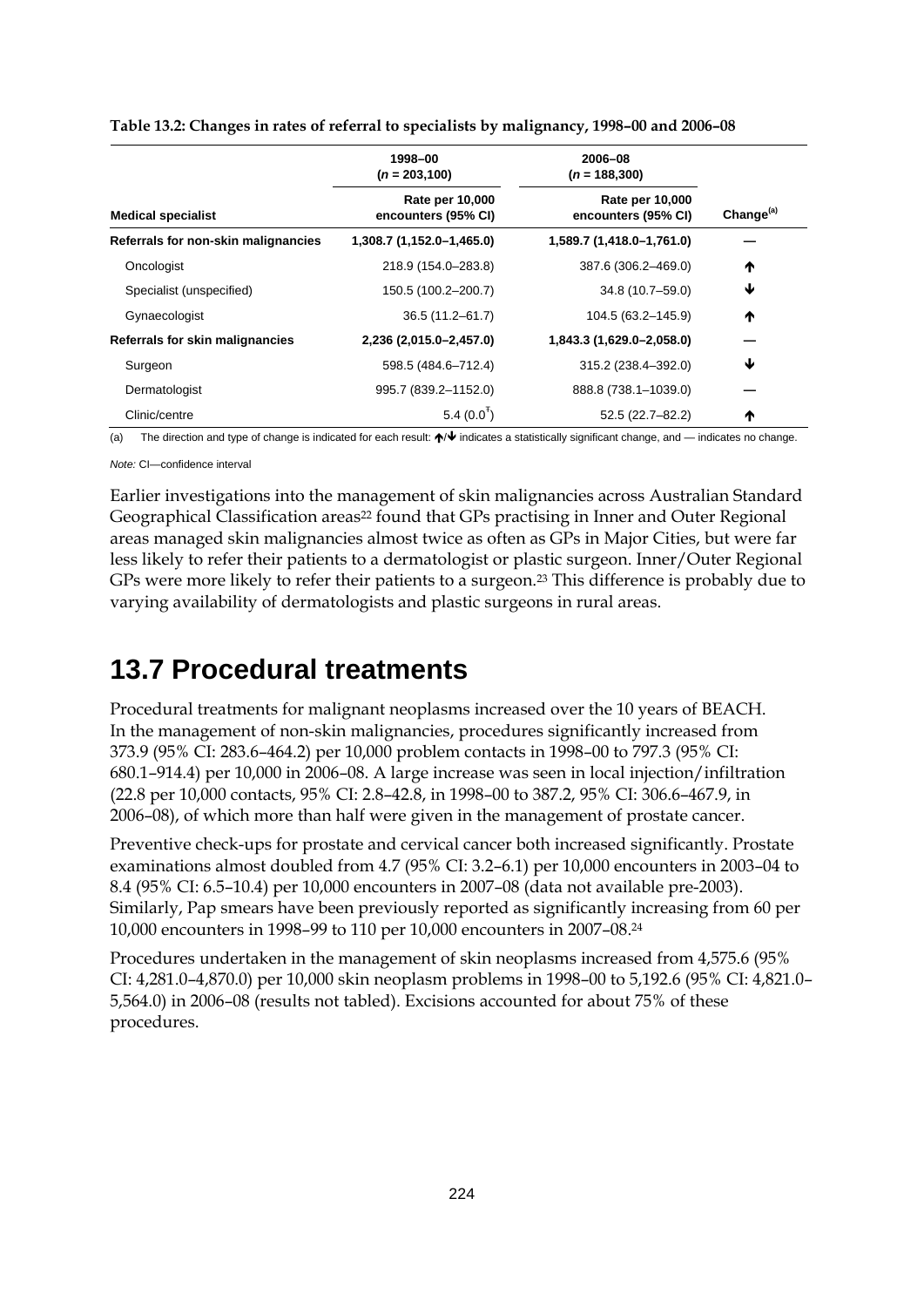#### **13.8 Pathology test orders**

While BEACH began in April 1998, pathology test ordering data from the first 2 years are not comparable to later data because the pathology codes were expanded to incorporate greater specificity from April 2000 onward. Between 2000–01 and 2007–08, there were no significant changes in the pathology test ordering rate where non-skin malignancies were managed; however, the prostate specific antigen test, which aims to detect prostate cancer, increased significantly from 46.8 (95% CI: 40.0–53.7 per 10,000 encounters in 2000–01 to 85.7 (95% CI: 77.5–94.0) in 2007–08 for all BEACH encounters. Similarly, the faecal occult blood test which is currently the most reliable pathology screening test for bowel cancer, significantly increased from 37.3 (95% CI: 21.1–53.5) per 10,000 encounters in 2000–01 to 109.4 (95% CI: 85.2–133.7) in 2007–08. An apparent trend for increased pathology order rates in the management of skin malignancies did not reach statistical significance (results not tabled).

### **13.9 Discussion**

The management rate of malignant neoplasms increased over the study period; however, this was due to increased management of skin neoplasms with no change in management rates of non-skin malignancies as a group. Males were managed for malignant neoplasms significantly more often than females, although both sexes experienced significant increases in management rates over the 10 years.

There were significant increases in the management rates of prostate cancer, breast cancer and cervical cancer. In the case of prostate cancer, this may be the result of higher detection rates emanating from increased prostate specific antigen testing. However, the increased management rate of cervical cancer is more likely to be due to improved survival rates  $(72\%)$ <sup>25</sup> leading to long-term follow-up of the problem. Breast examinations are recorded at BEACH encounters, but do not indicate increasing rates of breast screening. Some may be 'hidden' under the label of female genital checks where the breast examination itself is not specifically mentioned. In addition, there are many screening facilities available that do not require GP involvement, particularly the BreastScreen Australia Program. Although the National Bowel Cancer Screening Program only invited a specific group of patients to take part in the program, it seemed to have generated increased awareness, as faecal occult blood tests were ordered more often. However, so far this has not led to the increased management rate of bowel cancer, seen with cervical and prostate cancers.

The controversy over use of prostate specific antigen testing as a population-based screening tool for prostate cancer26 has not prevented GPs from increasingly ordering the test. This may be in response to increased patient demand, as there has been considerable media attention given to the risks of prostate cancer. The higher rate of injections administered in the management of prostate cancer suggest that GPs are not only diagnosing the cancer, but are continuing to manage it through regular hormonal injections.

The data indicate that the subsidised Human Papillomavirus vaccine has been strongly taken up by females aged 12–26 years, who are required to have their first dose by July 2009 if they are to take advantage of the subsidisation.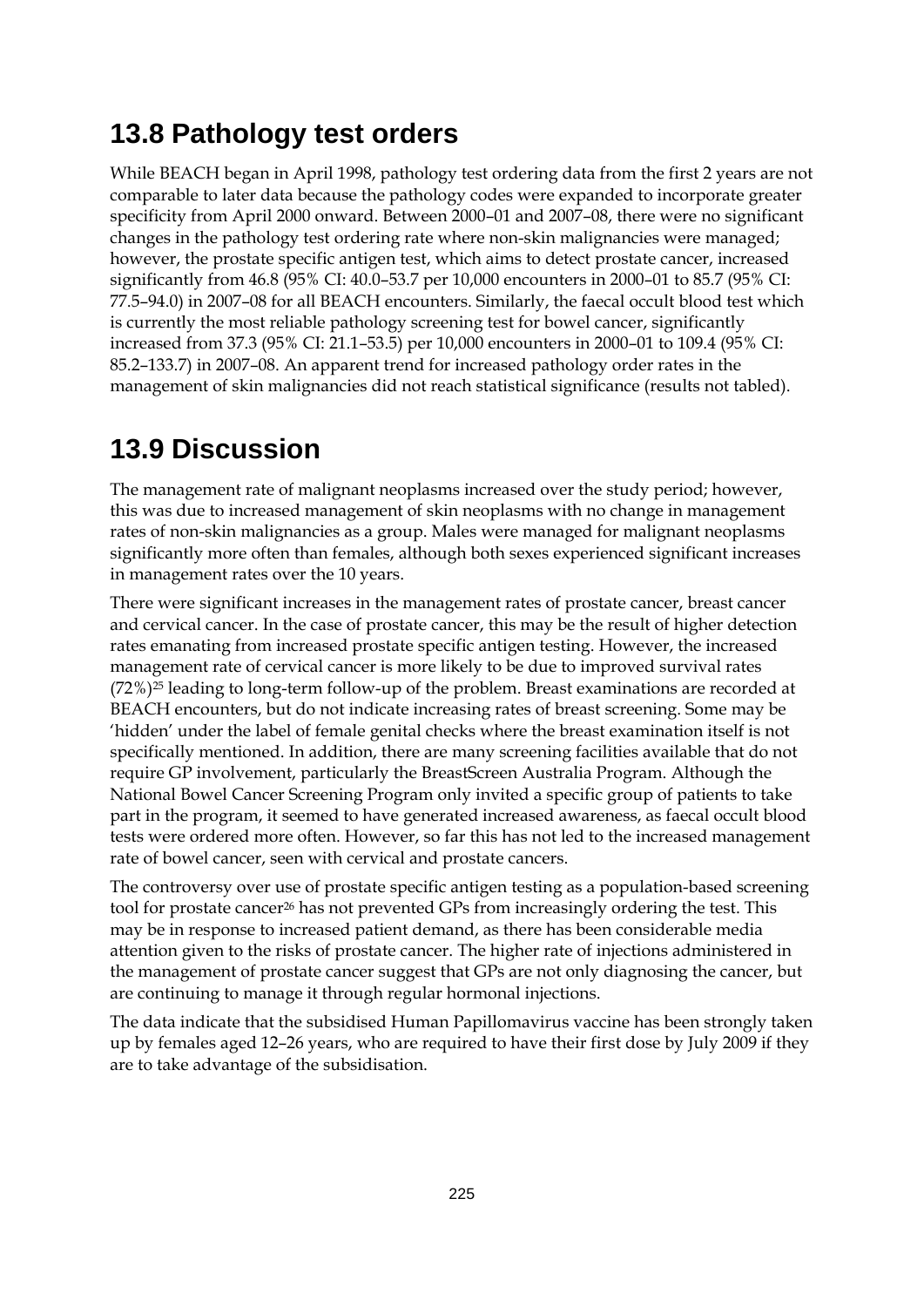The management rate of skin malignancies increased by about 30% over the decade. This trend matches the increase in complete skin check-ups, indicating that the check-ups may have led to improved detection. Complete skin check-ups increased sharply in 2002, and then settled at a significantly higher rate than in the first 5 years of BEACH (1998–2002). This may be linked to public health campaigns increasing awareness of skin cancer, and to the emergence of GP skin clinics in recent years.

Although skin neoplasms were referred to other services equally as often a decade ago as they were in 2007–08, GPs increased their referrals to clinics/centres, and decreased their referrals to surgeons, while referral rates to dermatologists did not change. Unfortunately, it is not clear whether these clinics/centres were GP skin clinics.

Though not significant, there was a trend towards increasing rates of skin excisions and skin histopathology orders. This result, together with the lack of change in the overall proportion of skin malignancies referred, may indicate that GPs are beginning to perform more excisions themselves. Future BEACH data will allow testing of this hypothesis.

Referral rates for skin malignancies differed between rural and metropolitan areas. Patients living in Inner Regional/Remote areas were more likely to be referred to surgeons than to dermatologists or plastic surgeons, to whom Major City patients were more likely to be referred. This is likely to be an access issue for people living in some country areas.

### **13.10 Conclusion**

It appears that policies that aim to minimise the effects of cancer, and the registers (which send regular reminders to be tested) of patients are increasing patient demand for screening tests, and resulting in GPs being more involved in the cancer detection process. In particular, the increased management rate of skin neoplasms suggests that GPs are increasingly detecting and managing skin malignancies with less frequent referral of the patient to specialists. With a greater emphasis on GP contribution to cancer care<sup>27</sup>, their role is evolving towards that of the primary coordinator of the cancer patient's care.

#### **Suggested chapter citation**

Fahridin S 2009. Cancer. In: Britt H & Miller GC (eds). General practice in Australia, health priorities and policies 1998 to 2008. General practice series no. 24. Cat. no. GEP 24. Canberra: Australian Institute of Health and Welfare.

### **References**

- 1. Begg S, Vos T, Barker B, Stevenson C, Stanley L, Lopez AD 2007. The burden of disease and injury in Australia 2003. Cat. no. PHE 82. Canberra: Australian Institute of Health and Welfare.
- 2. Australian Bureau of Statistics 2006. Causes of death. Cat. no. 3303.0. Canberra: ABS.
- 3. Australian Institute of Health and Welfare 2008. Australia's Health 2008. Cat. no. AUS 99. Canberra: AIHW.
- 4. Knox SA, Harrison CM, Britt HC, Henderson JV 2008. Estimating prevalence of common chronic morbidities in Australia. Med J Aust 189(2):66–70.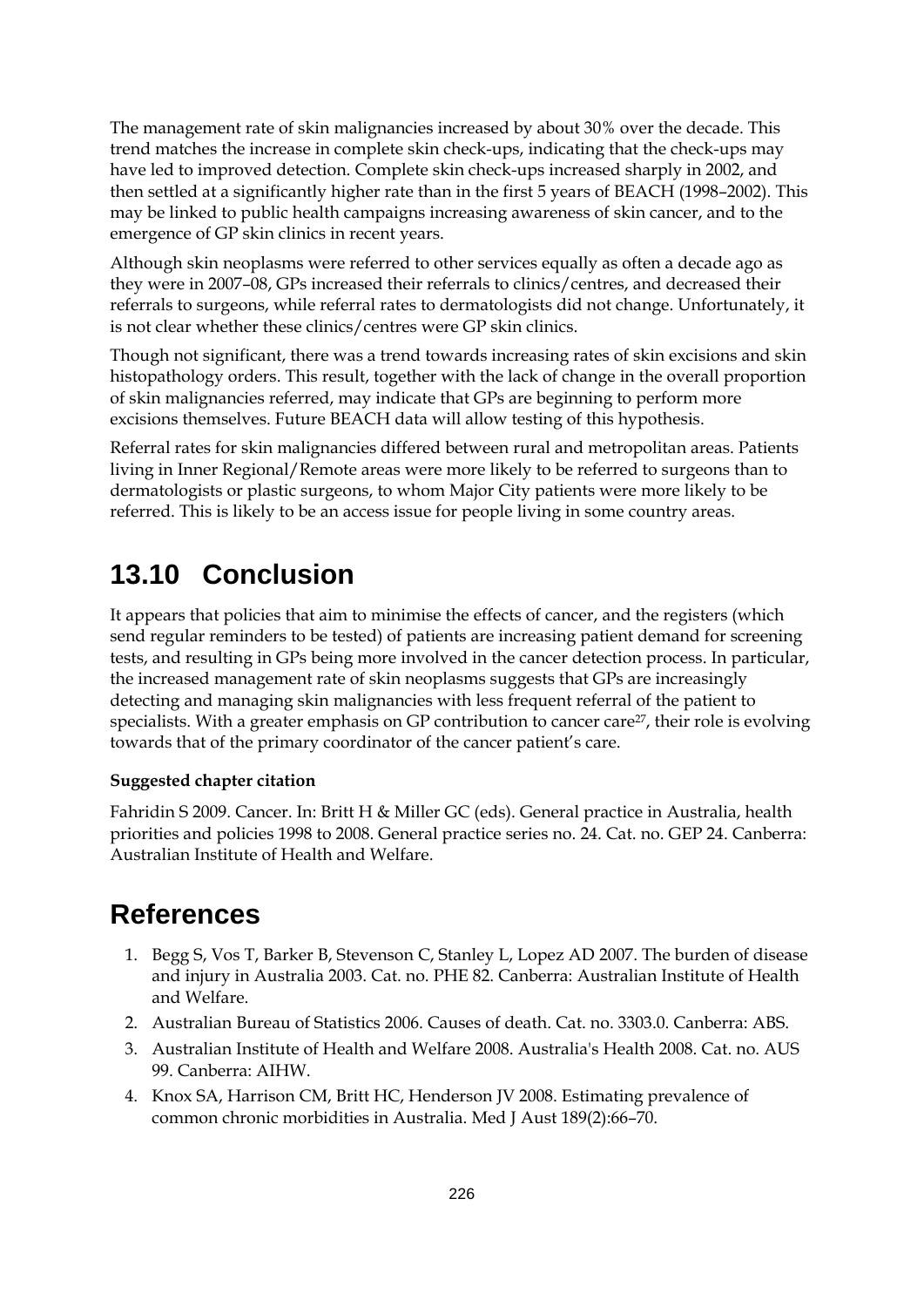- 5. Britt HC, Harrison CM, Miller GC, Knox SA 2008. Prevalence and patterns of multimorbidity in Australia. Med J Aust 189(2):72–77.
- 6. Australian Institute of Health and Welfare & Australasian Association of Cancer Registries 2006. Cancer in Australia: an overview. Cancer series no. 37. Cat. no. CAN 32. Canberra: AIHW.
- 7. Commonwealth Department of Health and Family Services 1997. National Health Priority Areas: cancer control. Canberra: DHFS.
- 8. Australian Government Department of Health and Ageing 2008. BreastScreen Australia Program. Canberra: DoHA. Viewed 15 December 2008, <http://www.cancerscreening. gov.au/internet/screening/publishing.nsf/Content/breastscreen-about>.
- 9. Australian Government Department of Health and Ageing 2008. National Cervical Screening Program: about the program. Canberra: DoHA. Viewed 16 December 2008, <http://www.cancerscreening.gov.au/internet/screening/publishing.nsf/Content/ce rvical-about>.
- 10. Australian Government 2007. National Cancer Control Initiative Reports. Canberra: Cancer Australia. Viewed 16 December 2008, <http://www.canceraustralia.gov.au/publications-and-resources/cancer-controlplans-and-reports/national-cancer-control-initiative-reports.aspx/#anchor4>.
- 11. Australian Government Department of Health and Ageing 1998. Australia's first national cancer report predicts lower death rates—but more cancers. Canberra: DoHA. Viewed 16 February 2008, <http://www.health.gov.au/internet/main/publishing.nsf/ Content/health-archivemediarel-1998–mw14198.htm>.
- 12. Victorian Government 2007. Priorities for action in cancer control 2001–2003. Melbourne: Victorian Government. Viewed 16 February 2009, <http://www.health.vic.gov.au/nhpa/canc-resc.htm>.
- 13. Australian Government 2007. National cancer plans and strategies. Canberra: Cancer Australia. Viewed 16 February 2009, <http://www.canceraustralia.gov.au/publications-and-resources/cancer-controlplans-and-reports/national-cancer-plans-and-strategies.aspx>.
- 14. Australian Government Department of Health and Ageing 2008. National Tobacco Strategy. Canberra: DoHA. Viewed 15 December 2008, <http://www.health.gov.au/internet/main/publishing.nsf/Content/health-pubhlthstrateg-drugs-tobacco-policy.htm>.
- 15. Australian Government Department of Health and Ageing 2008. National Skin Cancer Awareness Campaign. Canberra: DoHA. Viewed 15 December 2008, <http://www.skincancer.gov.au/>.
- 16. Australian Institute of Health and Welfare & Australian Government Department of Health and Ageing 2008. National Bowel Cancer Screening Program monitoring report 2007. Cancer series no. 40. Cat. no. CAN 35. Canberra: AIHW.
- 17. Cancer Council Australia 2008. National Cancer Prevention Policy. Sydney: CCA. Viewed 15 December 2008, <http://www.cancer.org.au/Policy/NationalCancerPreventionPolicy.htm>.
- 18. Australian Government Department of Health and Ageing 2008. National Cervical Screening Program—HPV(human papillomavirus). Canberra: DoHA. Viewed 15 December 2008, <http://www.cancerscreening.gov.au/internet/screening/ publishing.nsf/Content/hpv>.